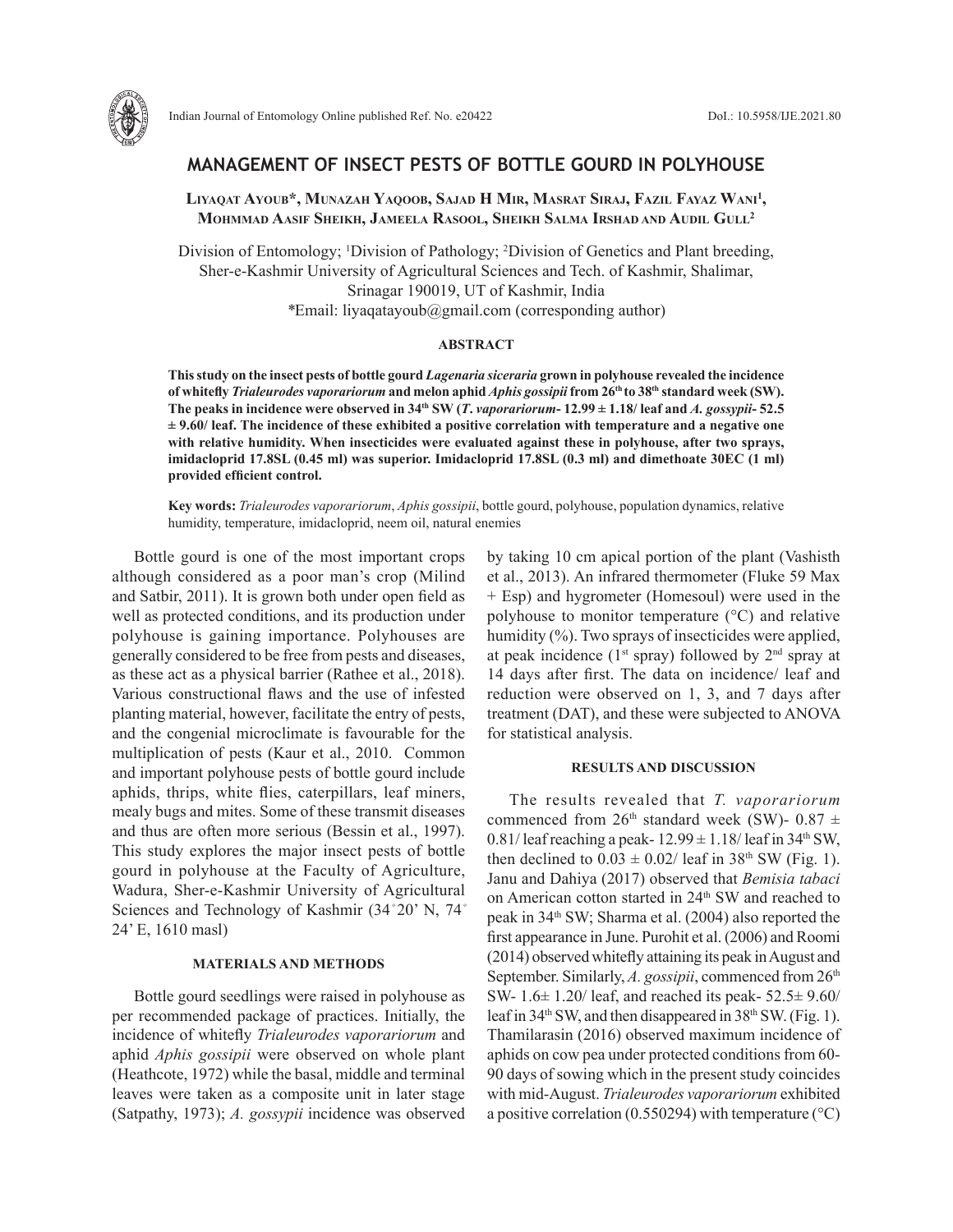| l<br>i                                                                                                                                                 |
|--------------------------------------------------------------------------------------------------------------------------------------------------------|
|                                                                                                                                                        |
| l<br>$\ddot{\phantom{0}}$                                                                                                                              |
|                                                                                                                                                        |
| )                                                                                                                                                      |
| ۱                                                                                                                                                      |
|                                                                                                                                                        |
| $\frac{4}{3}$<br>こもてくし てなし きここ                                                                                                                         |
| l<br>ł                                                                                                                                                 |
|                                                                                                                                                        |
|                                                                                                                                                        |
| ŀ<br>l                                                                                                                                                 |
| Ì                                                                                                                                                      |
|                                                                                                                                                        |
| aduotion in inoida<br>ミュ                                                                                                                               |
| )<br>$\dot{\mathsf{d}}$<br>l                                                                                                                           |
| ł<br>d<br>֧֧֧֧֧֧֧֧֦֧֧֧֧֧֛֛֛֧֛֛֚֚֚֚֚֚֚֚֚֚֚֚֚֚֚֚֚֝֝֓֝֝֬֝֝֬֜֜֜֜֜֜֝֜֝֬֜<br>֧֛֛֧֧֧֛֚֚֚֚֚֚֚֚֚֚֚֚֝֜֜֝֝֝֝<br>$\overline{\epsilon}$<br>$\overline{a}$<br>š<br>Į |
|                                                                                                                                                        |
|                                                                                                                                                        |

| Treatment                    |           |               |           |                   |                  |              | Whitefly (Trialeurodes vaporariorum) |                  |                    |               |              |            |
|------------------------------|-----------|---------------|-----------|-------------------|------------------|--------------|--------------------------------------|------------------|--------------------|---------------|--------------|------------|
|                              | Conc. (%) | Dosage        | Pre-count |                   | Mortality (%)    |              | Cumulative                           | Pre-count        |                    | Mortality (%) |              | Cumulative |
|                              |           | water<br>per  | (No/leaf) | 1DAS              | 1 DAS            | 7 DAS        | mean                                 | (No/leaf         |                    | 3 DAS         | 7 DAS        | mean       |
| Dichlorvos 76                | 0.076     |               | 11.00     | 52.6              | 61.3             | 66.5         | 60.13                                | 6.4              | $6.05*$            | 66.0          | 80.7         | 65.86      |
| EC                           |           |               |           | $(46.50)$ cd      | $(51.54)$ d      | $(54.62)$ d  |                                      |                  | $*(45.53)$ bcd     | (54.30)d      | $(63.91)$ d  |            |
| Dimethoate 30                | 0.030     |               | 9.67      | 61.4              | 70.4             | 71.4         | 67.73                                | 4.5              | 57.2               | 78.3          | 93.5         | 76.33      |
| EC                           |           |               |           | $(51.61)$ bc      | $(57.06)$ bc     | $(57.68)$ bc |                                      |                  | (49.16)abc         | (62.21)       | $(75.28)$ bc |            |
| Imidacloprid 17.8            | 0.008     | 0.45          | 10.77     | 76.2              | 79.0             | 80.2         | 78.46                                | $4.\overline{3}$ | 63.8               | 100.0         | 100.0        | 87.93      |
| $_{\rm SI}$                  |           |               |           | (60.85)a          | (62.71)a         | (63.57)a     |                                      |                  | (52.98)a           | (90.00)a      | (90.00)a     |            |
| Imidacloprid 17.8            |           | 0.30          | 11.43     | <b>64.1</b>       | 71.8             | 73.9         | 69.93                                | 5.3              | 57.9               | 77.7          | 93.9         | 76.5       |
| $_{\rm SS}$                  | 0.005     |               |           | (53.21)ab         | $(57.92)$ b      | $(59.28)$ b  |                                      |                  | (49.52)ab          | $(61.84)$ bc  | $(75.72)$ b  |            |
| Imidacloprid 17.8            |           | 0.15          | $11.00$   | 40.4              | 44.9             | 47.7         | 44.33                                | 6.9              | 20.5               | 35.1          | 70.9         | 42.1       |
| $_{\rm SI}$                  | 0.002     |               |           | $(39.46)$ def     | $(42.66)$ f      | $(43.08)$ f  |                                      |                  | $(26.91)$ fg       | $(36.35)$ fg  | (57.35)g     |            |
| Chlorpyriphos                | 0.02      |               | 11.33     | 44.9              | 53.5             | 55.8         | 51.4                                 | 6.9              | 36.4               | 55.6          | 77.7         | 56.56      |
| $20$ EC                      |           |               |           | $(42.05)$ de      | $(47.03)$ e      | $(48.33)$ e  |                                      |                  | (37.10)e           | $(48.21)$ de  | $(61.80)$ e  |            |
| Neem oil                     | 0.03      | $\mathbf 2$   | 11.77     | 13.9              | 22.7             | 28.0         | 21.53                                | 11.6             | 24.4               | 35.9          | 74.0         | 44.76      |
|                              |           |               |           | (21.35)g          | (28.42)g         | (31.95)g     |                                      |                  | $(29.62)$ f        | (36.81)f      | $(59.36)$ f  |            |
| Control (water)              |           |               | 10.43     |                   | 0.0              | 0.9          | 2.7                                  | 10.4             | 2.8                | 5.9           | 6.4          | 5.03       |
|                              |           |               |           | (12.82)h          | (0.07)h          | (4.32)h      |                                      |                  | (7.01)h            | $(10.80)$ h   | $(14.60)$ h  |            |
| $C.D. (p \le 0.05)$          |           |               |           | 8.43              | 1.80             | 3.40         |                                      |                  | 5.23               | 7.04          | 121          |            |
| Melon aphid (Aphis gossypii) |           |               |           |                   |                  |              |                                      |                  |                    |               |              |            |
| Dichlorvos 76                | 0.076     |               | 34.10     | 35.5              | 60.9             | 63.5         | 53.3                                 | 17.6             | *76.5              | 86.4          | 86.8         | 83.23      |
| EC                           |           |               |           | (36.51)d          | $(51.33)$ d      | $(52.87)$ d  |                                      |                  | $*(60.97)$ b       | $(68.34)$ d   | $(68.68)$ d  |            |
| Dimethoate 30                | 0.030     |               | 34.43     | 54.1              | 84.6             | 89.5         | 76.06                                | 13.1             | 71.9               | 93.3          | 97.0         | 87.40      |
| EC                           |           |               |           | (47.30)ab         | $(66.91)$ ab     | (71.06)      |                                      |                  | $(57.99)$ bcd      | (75.00)       | $(80.03)$ bc |            |
| Imidacloprid 17.8            | 0.008     | 0.45          | 35.53     | 60.5              | 89.7             | 93.9         | 81.36                                | 10.1             | $\overline{8}$     | 100.0         | 100.0        | 93.70      |
| SL.                          |           |               |           | (51.08)a          | (71.27)a         | (75.70)a     |                                      |                  | (64.19)a           | (90.00)a      | (90.00)a     |            |
| Imidacloprid 17.8            |           | 0.30          | 35.10     | 50.3              | 83.2             | 86.8         | 73.43                                | 13.3             | 75.6               | 93.0          | 97.1         | 88.56      |
| $_{\rm SI}$                  | 0.005     |               |           | (45.15)bc         | $(65.85)$ bc     | $(68.73)$ bc |                                      |                  | $(60.41)$ bc       | $(74.70)$ bc  | $(80.23)$ b  |            |
| Imidacloprid 17.8            |           | 0.15          | 35.33     | 20.9              | 39.8             | 41.9         | 34.2                                 | 30.4             | 44.4               | 55.9          | 76.3         | 58.80      |
| $_{\rm SI}$                  | 0.002     |               |           | $(27.08)$ f       | $(39.10)$ ef     | $(40.34)$ f  |                                      |                  | $(41.79)$ f        | $(48.39)$ f   | $(60.87)$ ef |            |
| Chlorpyriphos                | 0.02      |               | 35.53     | 34.0              | 42.8             | 47.7         | 41.5                                 | 29.7             | 55.2               | 75.0          | 77.2         | 69.13      |
| $20$ EC                      |           |               |           | $(35.62)$ de      | $(40.83)$ e      | $(43.65)$ e  |                                      |                  | $(47.97)$ e        | $(59.97)$ e   | $(61.47)$ e  |            |
| Neem oil                     | 0.03      | $\mathcal{L}$ | 34.80     | 10.2              | 26.9             | 31.2         | 22.76                                | 34.7             |                    | 26.3          | 45.1         | 24.16      |
|                              |           |               |           | $(17.91)$ g       | (31.16)g         | $(33.96)$ g  |                                      |                  | $(4.77)$ g         | $(30.85)$ g   | (42.17)g     |            |
| Control (water)              |           |               | 33.43     |                   | 0.0              | 0.0          | $\overline{0}$ :                     | 33.4             | $rac{4}{\sqrt{2}}$ | 0.4           | 0.0          | 0.3        |
|                              |           |               |           | $(1.91)h$<br>3.57 | $(0.7)h$<br>3.51 | (0.7)h       |                                      |                  | (2.00)h            | (2.00)h       | (0.7)h       |            |
| $C.D. (p \le 0.05)$          |           |               | 5.98      |                   |                  |              |                                      | 3.52             | 2.33               | 1.10          |              |            |